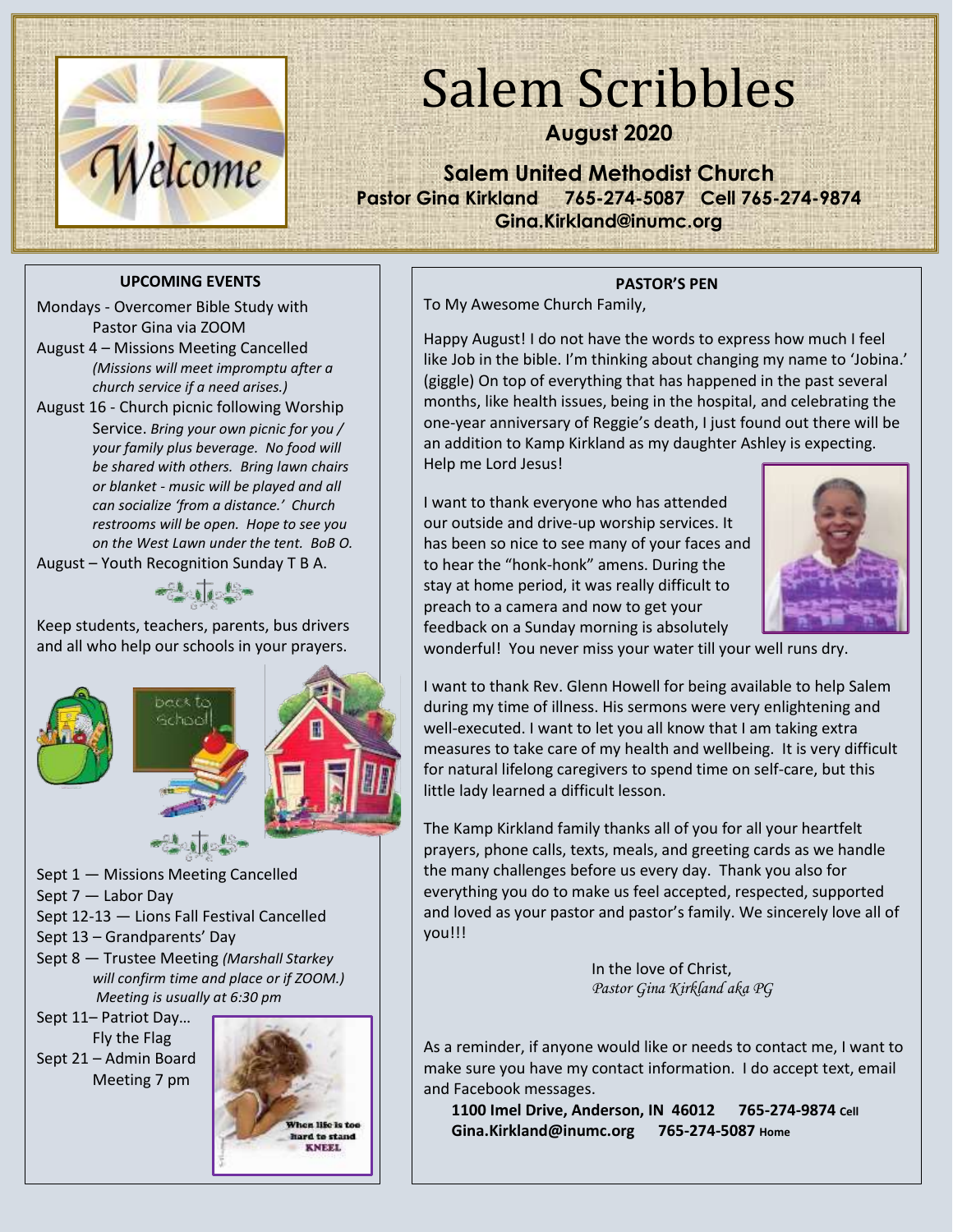# Page 2 Salem Scribbles and Contract Contract Contract Contract Contract Contract Contract Contract Contract Co

3rd Gene Saubert 7th Stephen Taylor 23rd Ron Hough

#### **AUGUST BIRTHDAYS**

4th Ann Stum 9th Ann Hokanson 25th Danean Thatcher 5th Brian Hand 15th Samantha Starkey 27th Jay Gibson 5th Tyler Overman 18th Brenda Ward 28th Gail Klotz 5th Margeret Yde 20th Chuck Hamerin, Jr. 28th Linda Miller 6th Rachael Hamerin 21st Roy King, Jr. 29th Harry Bivens 7th Jeremy Starkey 22nd Ritchie Thatcher 29th Lezlee Dieckman 23rd Jeff Ottinger

### **AUGUST ANNIVERSARIES**

[1](https://www.faithclipart.com/fca/affiliate.do?id=58&coupon=christmas) 23rd Rush & Ruth Harmon3rd Cary & Becky Cervenka 6th Josh & Lynette Moon 7th Tim & Susan Ottinger 18th Chris & Lisa Isaacs

(If you or a family member is not on our birthday and/or anniversary monthly list used in Scribbles and would like to be, please give name/month/day to Martha Randel [SiSRandel@gmail.com](mailto:SiSRandel@gmail.com) - same with prayer list - let Martha know of additions/deletions.)

|                         | <b>PRAYER LIST</b>     |                        |  |
|-------------------------|------------------------|------------------------|--|
| Arnold's Grandson       | Libby Keck             | Ion Peterson           |  |
| Arnold's Brother-in-Law | Roberta Keith          | Rodney Peterson        |  |
| <b>Brenda</b>           | Gina Kirkland          | Danny Price            |  |
| Connie Chamberlin       | Gail Klotz             | Donna Price            |  |
| Lisa Cox                | ennifer Lee            | Don & Sue Quick        |  |
| Virginia Crose          | <b>Britney Maker</b>   | Keith Quick            |  |
| John Cummings           | Sorin Martin           | Mrs. Ray Robert        |  |
| Jim Curry               | Sue Martin             | Micah Romig            |  |
| Marge Curry             | Gerald McGowen         | Myra Roy               |  |
| <b>Bonnie Earnhart</b>  | <b>Ashley Medaris</b>  | Deputy Sam Scott       |  |
| Mary Ann Feeley         | <b>Nhut Milender</b>   | Aaron & Ronda Shipley  |  |
| Lisa Flynn              | Jim & Linda Miller     | Deb Shook              |  |
| Richla Grayson          | Al Mizen friends       | Jerry Smith            |  |
| Sharlene Grizzle        | Mark Mizen             | Judy Smith             |  |
| <b>Rick Hamerin</b>     | <b>Barb Montelegre</b> | Mark Starkey           |  |
| Rush & Ruth Harmon      | Carol Moyer            | Marvin Starkey         |  |
| Brittani Hawk           | Charlie Noble          | Ann Stum               |  |
| <b>Travis Heckart</b>   | Ashleigh Overman       | Aaron Taylor           |  |
| Marty Hill              | Brooklynn Overman      | Jane Taylor            |  |
| <b>Steve Hipsky</b>     | Lauren Overman         | Brenda & Steven Taylor |  |
| Louise Hoagland         | Iessica Pabst          | <b>Preston Thomas</b>  |  |
| Ruthie Dawson Jett      | <b>Betty Paddock</b>   | Martha Vail            |  |
| Sarah Hand Johnson      | Annie Palmer           | The Walker's           |  |
| Keaton's father Tim     | Rev. Wayne Patton      | Diana Ward             |  |
|                         | Kathy Houx             |                        |  |

Prayers for the family, friends and Toledo police department with the loss of Officer Anthony Dia in the line of duty on 07/04/2020. He leaves behind a wife and two young sons.

Prayers for the family, friends and Salem Church Family for the passing of Orian "O" Lavoid Hamilton. Both he and his wife Ann were long-time members of Salem Church. Memorial contributions may be made to the Alzheimer's Association in DC or to Salem UMC, 6701 S. 775 E. Zionsville, IN 46077.

Prayers for the family and friends of Ronald Green who was murdered in Atlanta, GA. He was a friend of Ashley Johnson, Gina's daughter.

Prayers for wife Ann, family and friends of Dave Olson with his recent passing. Dave was a friend of the Overman's.

Prayers for the family and friends of Danny Nielsen who passed away in Iowa. He was the brother of Boone County Sheriff Mike Nielsen.

> **"The Lord heals the brokenhearted and binds up their wounds***." ≈≈Psalm 147:3*

Pray for our Salem UMC family. Pray for our troops, near and far; persecuted Christians everywhere; people in hospitals, nursing homes and retirement centers; and those who suffer from conflicts around the world including looters, rioters and terrorism. Pray for victims and survivors of natural disasters and COVID-19. Pray for victims and survivors of church fires, wildfires, storms and flooding. Pray for peace and safety for any and all refugees who are God's children through-out the world. Pray for those with requests unspoken. Pray for the wisdom by our politicians, and pray for our country and the world. Pray for our local first responders, EMS, medical teams, fire fighters and police who give immediate help for those in need. Pray for those 'on the front line of defense' - doctors, nurses, all medical personnel and support staff, those who are still working to provide us our needs such as groceries and other items. Keep our everyday working heroes in your prayers (truckers, USPS, FedEx, UPS, trash service, farmers, restaurant and fast food employees…stay-at-home moms and dads and work-from-home folks) …so many people!! Pray for our protectors, border patrol officers, security guards, and for victims of crimes. Pray for our church family as we look to a way forward. Pray for our community, country and the world in this time of unrest plus uncertainty due to the coronavirus. Special prayers for everyone - we are all essential. And do continue to pray for…"Old Man Cline!" *{All Mankind}*

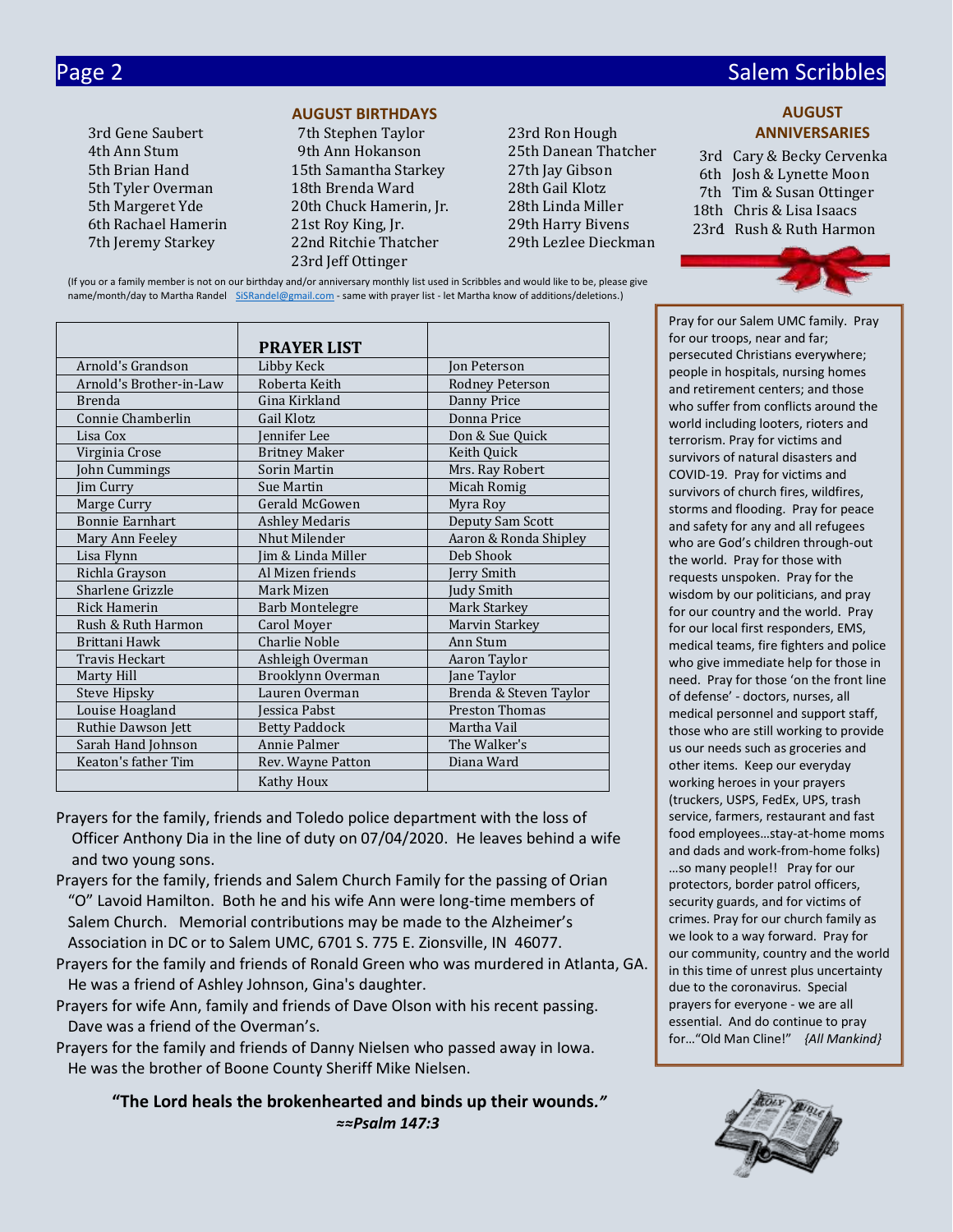# Salem Scribbles **Page 3**

ىتهق

#### *FEAR vs LOVE*

The next time fear talks you into thinking you need to take control, remember 1st John 4:18… "There is no fear in love…for perfect love drives out fear."

God's perfect love - His unconditional gift of grace - drives out our fear. We/You don't have to be in control today. That's God's job.



Praises for Doug Taylor praises for Doug Lay<br>who recently had open<br>who recently to replace who recently had open<br>who recently to replace<br>heart surgery to replace who rec-<br>heart surgery to replace<br>valve. All went well and<br>valve... is doing fine... valve. All went were<br>poug is doing fine...<br>Doug is faster than Doug is doing the<br>healing faster than expected!!



So happy to share with our Salem Family that many of our members and friends are doing well… Rev. Jim & Linda Miller, Mary Ann Feeley, Jon Peterson, Pastor Gina with improved health, Ann Stum and several others. Continue to stay in touch with our church family folks.

GREAT NEWS…I have two new grandbabies born during COVID-19! Maci Josephine Cunningham on February 25th and Wyatt Patrick Kidder on June 9th! Joyce Cunningham (Jim, too)

John Cummings, a<br>friend of steel *Toun Cummings, a<br>friend of Steve Hipsky,<br>successfully had a* successfully had a *caccessfully had a*<br>tumor removed from<br>his stomach, p<sub>rai</sub> *Callor removed from<br>his stomach. Praises for<br>his continued impression* ally stomach. Praises for<br>his continued improved<br>health!! health!!



The parking lot 'front row pew' is ALWAYS full at Salem's Outdoor Services!





"Tailgating" is permitted in the parking lot - with no mask - when practicing social distancing. (Hipsky Family)



And everyone in the tent wears a mask… right Mickey!?!

*NOTE: Those in vehicles listen to the audio of the service on FM 102.5.*

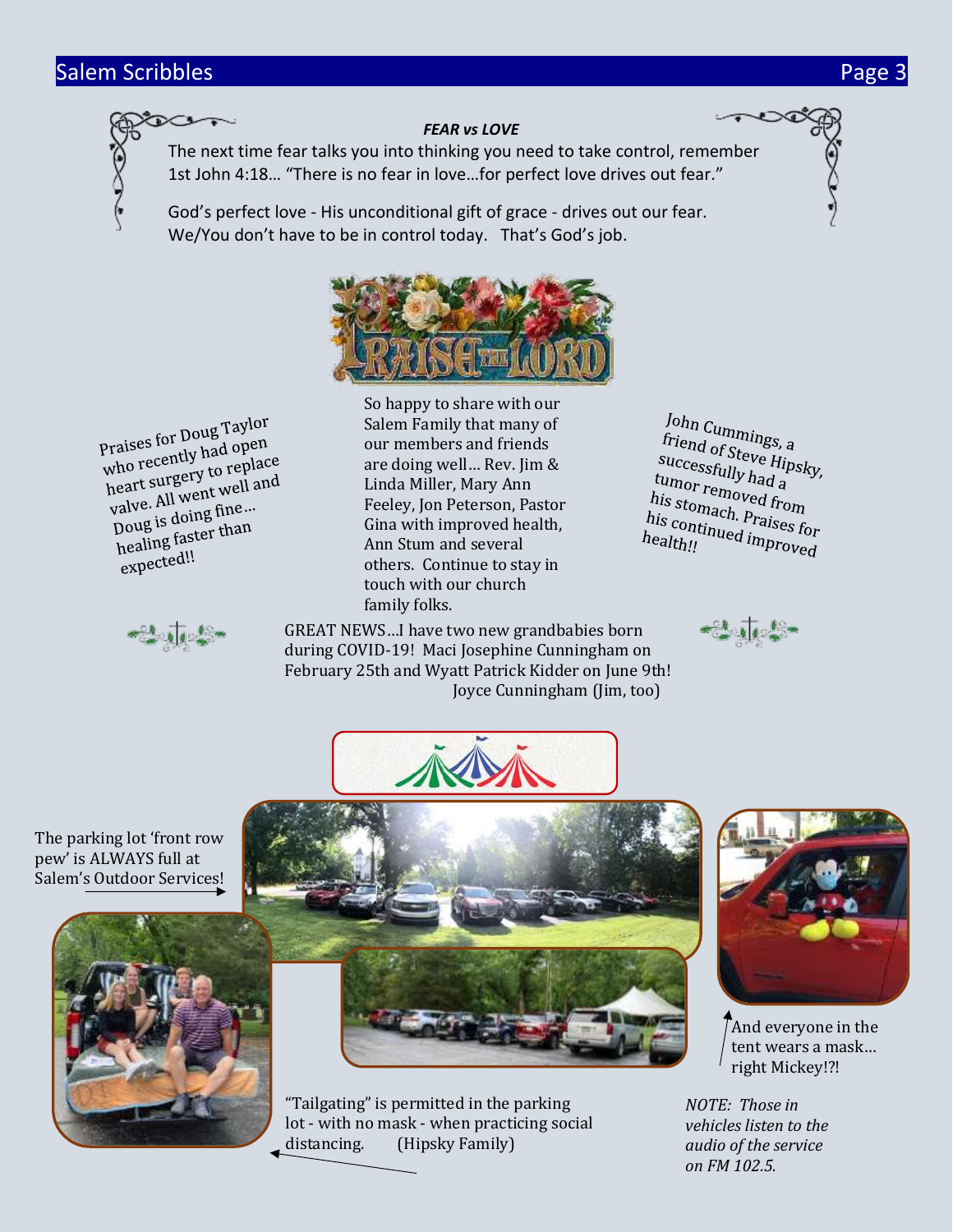# **NEWS and UPDATES**

#### **Sunday Services**

Salem UMC continues to conduct outdoor Sunday Worship Services. Everyone is welcome!!

### **Restoration & Preservation Projects**

Salem is currently obtaining quotes on projects to preserve our beautiful and historic church building.

The stained-glass window framing will be enhanced and an upgraded layer of protection used (replacing the Plexiglass) to better protect the windows. Additionally, new siding will be installed.

Quotes are also being obtained to address the front porch and steps at the main entrance of the church.

These projects are being done to be mindful in taking care of our building. For additional information, please discuss with any Trustee.

## *The Trustees*

#### **New Banner**

A new banner has been posted near the tent used for Sunday Services. It not only reminds Salem members and friends of the services, but has also brought in a few visitors.

#### **Salem Remodel/Expansion**

This project is currently on hold.



#### **Operation Christmas Child for 2020**

Although much of our day-to-day lives may look a bit different, God's love for us just like the mission of Samaritan's Purse Operation Christmas Child remains the same. Here at Salem we may have to make some adjustments, but as a group we still have the opportunity to share the Gospel with children around the world. You can learn more about the project by visiting [https://www.samaritanspurse.org](https://www.samaritanspurse.org/operation-christmas-child/covid-19/) [/operation-christmas-child/covid-19/.](https://www.samaritanspurse.org/operation-christmas-child/covid-19/)

Please prayerfully consider supporting our church-wide effort to fill sixty (60) shoeboxes ― \$1.50 for pre-printed OCC plastic box, donate the shipping cost (\$9 each), and/or sponsor a child in the Greatest Journey Discipleship Program (\$6 each).

Any items you wish to donate for this project can be brought to church on Sunday, or arrangements can be made for on-line orders to be delivered to Danean Thatcher. This is a great time of year to shop school supply sales and get marked down summer shoes, clothing, and small toys. We can send anything that isn't liquid, food, medicine, or war related items. Boxes are packed for either a boy or a girl in one of three age groups: 2-4, 5-9, or 10-14. Each box can be unique, and we like to send a school supplies/kit, personal hygiene items, and a WOW gift in each box.

Stay up-to-date by checking the church newsletter and with announcements during community time. The Samaritan's Purse website is a great resource as well.

> *Danean Thatcher Coordinator*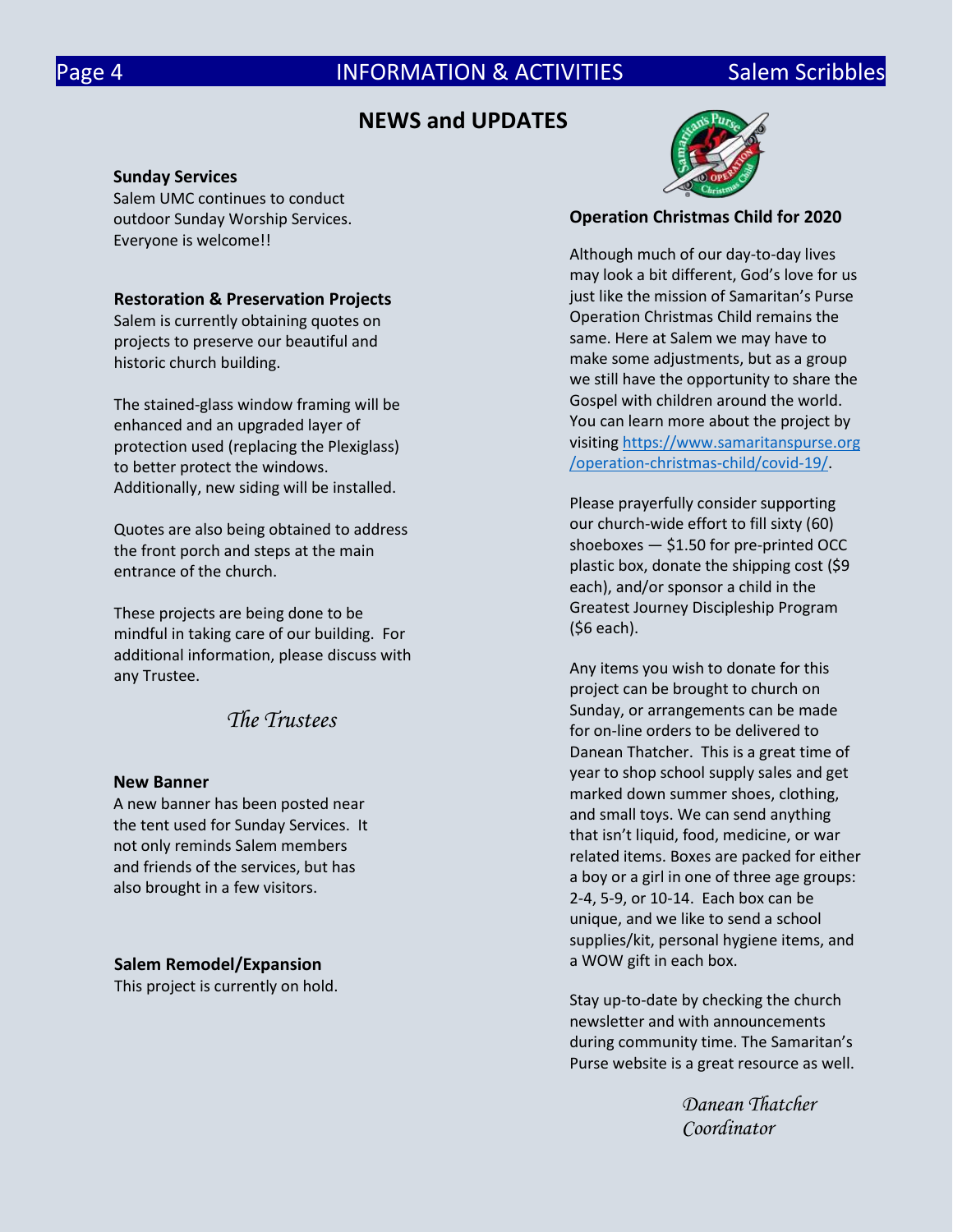# Salem Scribbles INFORMATION & ACTIVITIES (continued) Rage 5





Scribbles co-editors ask for Salem members and friends to send in some good news happy & fun news - to share. This page contains many of the responses. PLEASE ENJOY!



Brian Earnhart is happy to have saved this little guy off the road…what a small turtle! Good job, Brian.



Kathy Mehlhop is proud and happy for her brother Eric's son Ian as he celebrates his high school graduation at a block party!



BOCCE - Dad Scott Kruger has resurrected their bocce set for the kids to enjoy! Bocce is an Italian game similar to lawn bowling but played on a shorter, narrower green.





What fun for friends to deliver a birthday treat for the twins' birthday! Good job, Laine & Reece.

**"Train up a child in the way he/she should go, and when older he/she will not depart from it." ≈≈Proverbs 22:6** 



**Some of our Salem Youth All great kids!!**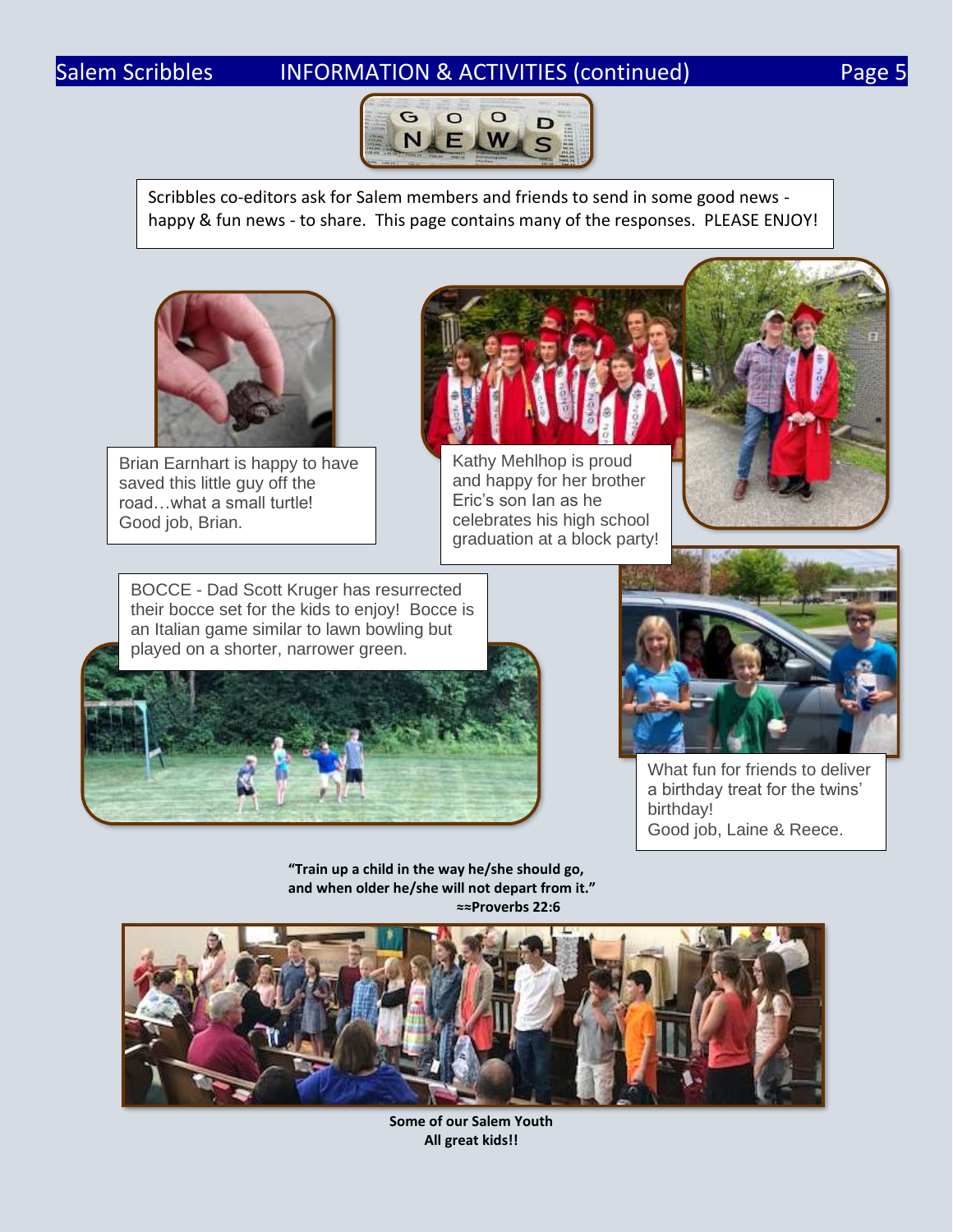# Page 6 **INFORMATION & ACTIVITIES** Salem Scribbles

#### **GOOD NEWS - UPDATES - INFORMATION - 'STUFF'** *Continued*

NOTICE: Harry Bivens' son has received a job promotion, so both will be moving to Nashville, TN once their homes are sold. Harry will be moving sometime after September and will provide his new address to us. Once received, the address will be shared with our Salem family.

What a great congregation Salem Church has with an average of around 50 attending the outdoor services every week. BLESS YOU for keeping your church and Jesus in your lives!! God sees us!

While Salem usually does not do this, in this time of need for many this information is being shared via Scribbles. Our 'neighbor' just down the road - Colonial Village Daycare - is in need of employees to help care and teach the youngers who attend (ages 2-6). Kathy Sharp's grandchildren currently attend there. Larry & Martha's four grandchildren attended there, and it was a wonderful experience for them. If you know of someone who needs a job and would be a good caregiver for the young, please have them call (317) 873-4223 (address is 7998 S 775 E - Zionsville.)



ాం

Many of you may remember Larry Randel speaking about a prayer found tucked into the Bible of his Uncle Virgil Lanpher when he passed away just a few years ago. Many of you asked for a copy so for those of you who don't have it, the prayer is below. While a devout Christian man, Virgil would also approach things with a sense of humor. He taught a Sunday School class for many years, and as he aged, so did his class. He ended up teaching the 'Seniors Class' (no, not high school seniors.) He often discussed the hereafter with his opening being… "okay, I just walked into this room then wondered …what am I here after?" *{Sure - go ahead and groan!!}*

**A PRAYER** *(Ann Chellman of Conifer, Colorado)*

Lord, Thou knowest that I am growing old!

Keep me from becoming talkative and possessed with the idea that I must express myself on every subject. Release me from the craving to straighten out everyone's affairs.

Keep my mind free from the recital of endless detail…Give me wings to get to the point! Seal my lips when I am included to tell of my aches and pains; they are increasing with the years and my love to speak of them grows sweeter as time goes by.

Teach me the glorious lesson that occasionally I may be wrong. Keep me thoughtful, but not nosy; helpful, but not bossy!

With my vast store of wisdom and experience, it does seem a pity not to use it all! But Thou knowest, Lord, that I do want a few friends left at the end. Amen.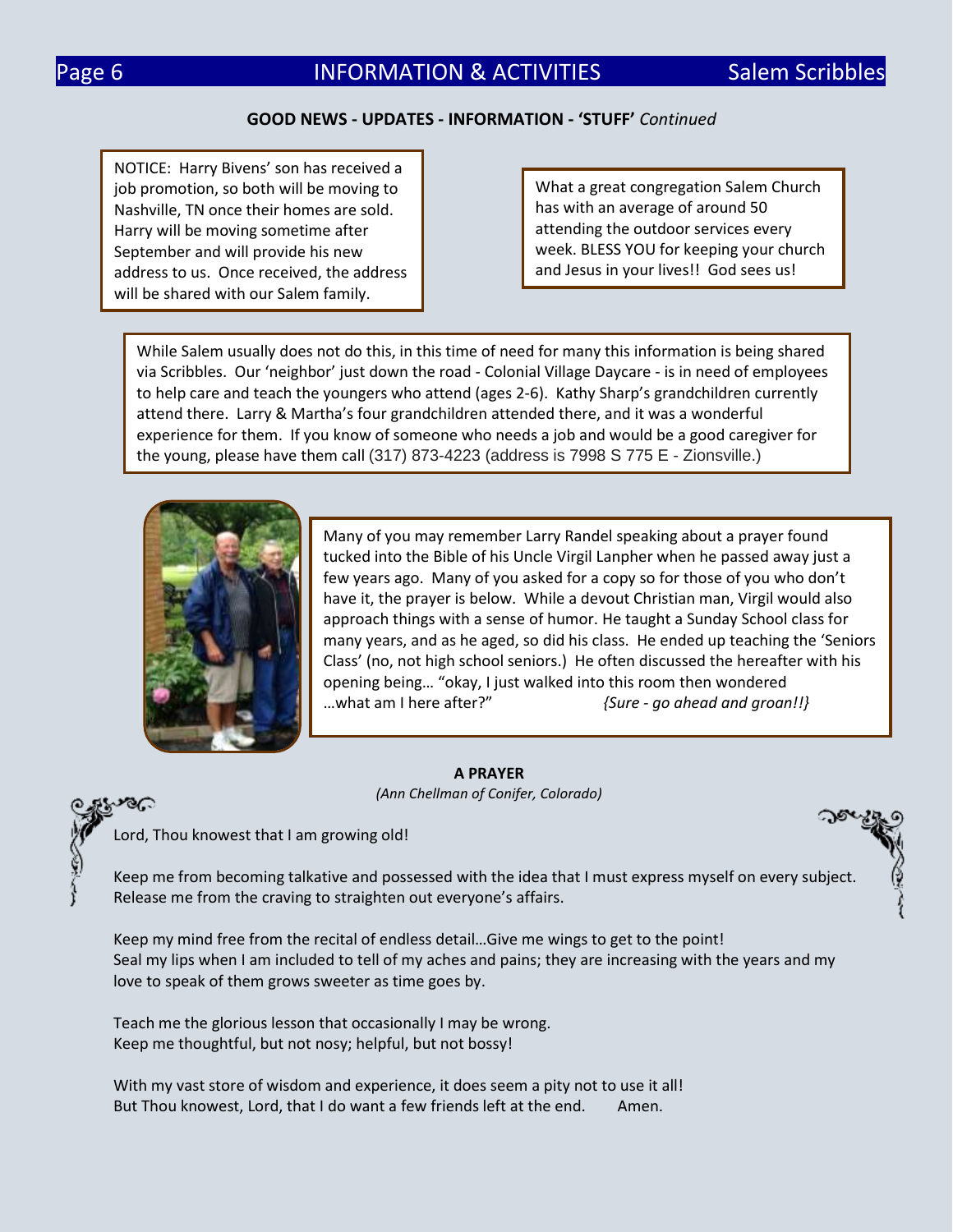# Salem Scribbles **INFORMATION & ACTIVITIES** (continued) Page 7 **MANY THANKS TO…**

- Our worship team led by Bob Overman for setting up needs pre-Sunday Worship Service and then taking down and putting items away…to be prepared for the next Sunday. They are a hard-working team of individuals who help to facilitate these weekly services.
- Our devoted congregation continuing to meet for our Outdoor Sunday Services.
- Ben Pauley for providing a beautiful patriotic bouquet for the alter in July.
- Tina Hand for coordinating the return of the church's organ sometime soon.
- Marie Urick for her meticulous work in organizing and cleaning up/out various areas in the lower level of the Salem Building
- Our Administrative Board for continuing to make sound decisions for Salem during these trying times with many challenges.
- Our Trustees for continuing to meet and discuss future actions needed for the facilities of the church.
- Bob Overman and his 'music selection team' for providing some wonderful hymns/songs for our Sunday Services.
- Ben Pauley, Larry Randel and Virginia Crose for keeping the outside of our church and parking lot clean. Also, to the Hands for maintaining the flower bed and shrubs around the outdoor directory.
- Eric Hand and Ben Pauley for providing transportation to church for Susan Funke, et al as needed.
- Our Community Time Leaders: Larry Randel, Danean Thatcher and Natalie Kruger.









# **FLOWERS or WEEDS**

*A Children's Time Topic by Paula Overman*

What do you think…flowers or weeds? God made Queen Anne's Lace, chicory, bachelor buttons and more. God made roses, geraniums and sunflowers too. How does one tell the difference? Is one a real flower? Or just a weed? What's real? What's fake? Ponder the topic and maybe…realize…perhaps you may see what is outside - but it is what is inside that really counts…particularly with people. God knows.

| Lessons          | <b>August 2nd</b> | August 9th                    | August 16th               | August 23rd      | August 30th      |  |
|------------------|-------------------|-------------------------------|---------------------------|------------------|------------------|--|
| Old<br>Testament | Genesis 32:22-31  | Genesis 37:1-4, 12-           | Genesis 45:1-15           | Exodus 1:8-2:10  | Exodus 3:1-15    |  |
| Psalm            | Psalm 17:1-7, 15  | Psalm 105:1-6, 16-<br>22, 45b | Psalm 133                 | Psalm 124        | Psalm 26:1-8     |  |
| <b>Epistle</b>   | Romans 9:1        | Romans 10:5-15                | Romans 11:1-2a, 29-<br>32 | Romans 12:1-8    | Romans 12:9-21   |  |
| Gospel           | Matthew 14:13-21  | Matthew 14:22-33              | Matthew 15::21-28         | Matthew 16:13-20 | Matthew 16:21-28 |  |

# **Lectionary Readings for August 2020**